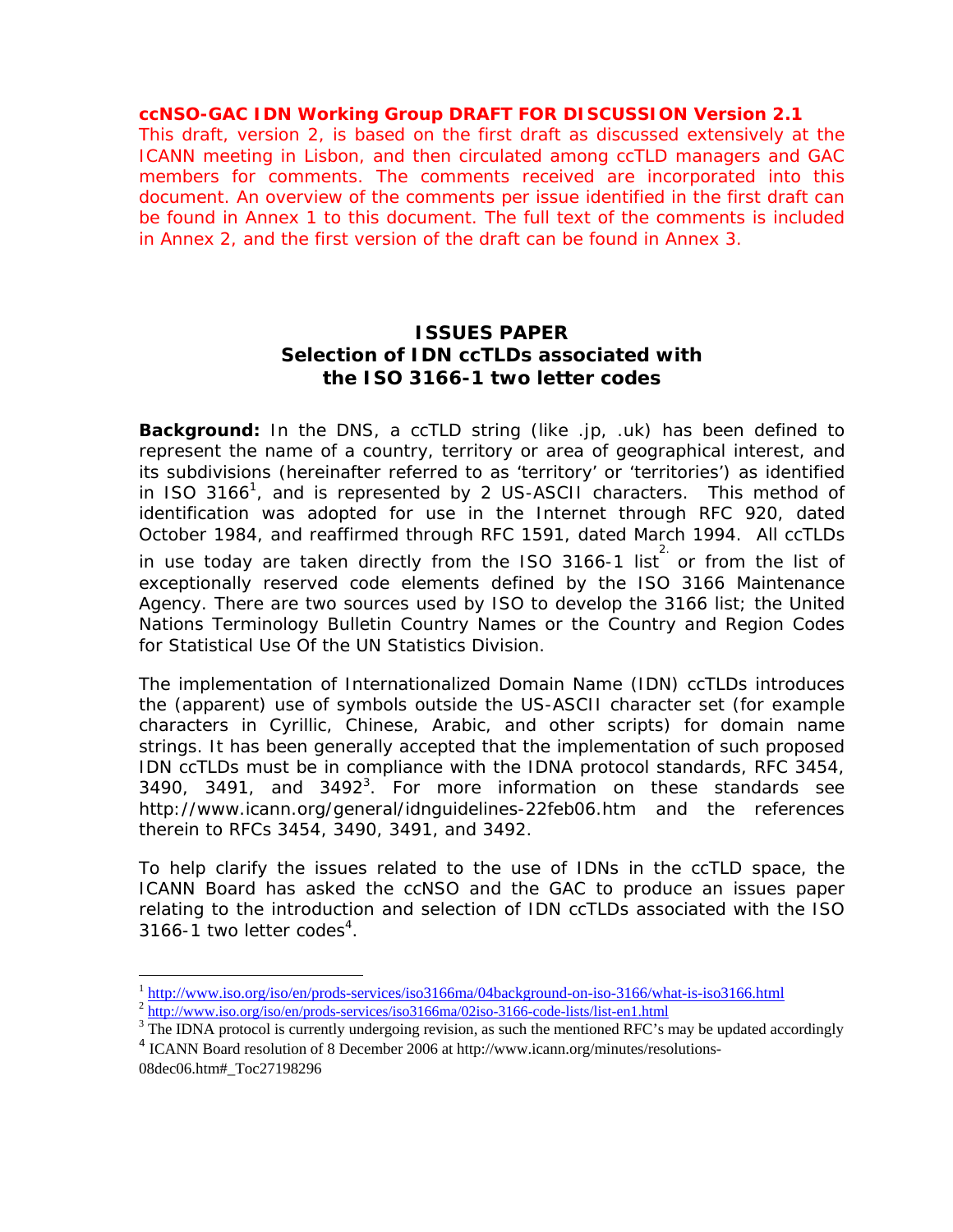In response the ccNSO and the GAC have formed a joint working group and have considered a non-exhaustive list of questions detailed below. Note that a number of the issues below are interrelated and the answer to one may potentially be dependant on the outcome of another.

To facilitate understanding and further discussion, the different questions are grouped in four clusters: 1) General, 2) Introduction, 3) Delegation and 4) Operation.

# **1. General issues regarding IDN ccTLDs**

#### **Which 'territories' are eligible for a IDN ccTLD?**

The existence of IDNs as ccTLDs assumes a direct relationship between an IDN TLD string and a 'territory' as in ASCII ccTLDs.

a) Should this relationship be maintained?

b) If so, should the 'territories' which are potentially eligible for IDN ccTLDs be exactly the same as the 'territories', that are listed in the ISO-3166-1 list?

c) If not, should another list be used or should another mechanism be developed?

d) Should anything be done about ccTLDs already being used as gTLDs?

## **Should an IDN ccTLD string be "meaningful"?**

An ASCII ccTLD string 'represents' the name of a 'territory' based on its entry into the ISO 3166-1 list.

a) Is there an obligation to make the IDN ccTLD string 'meaningful' in its representation of the name of a 'territory'? For example, whereas .uk is 'meaningful' because it is a commonly used abbreviation for United Kingdom, .au is not 'meaningful' because the commonly used abbreviations for Australia are Oz or Aus.

b) If so, how is "meaningful" determined and by whom?

## **How many IDN ccTLDs per script per 'territory'?**

 $\overline{a}$ 

Apart from some exceptions, there is one single ASCII ccTLD per listed 'territory'.

a) Should there similarly be only a single IDN ccTLDs for a given script for each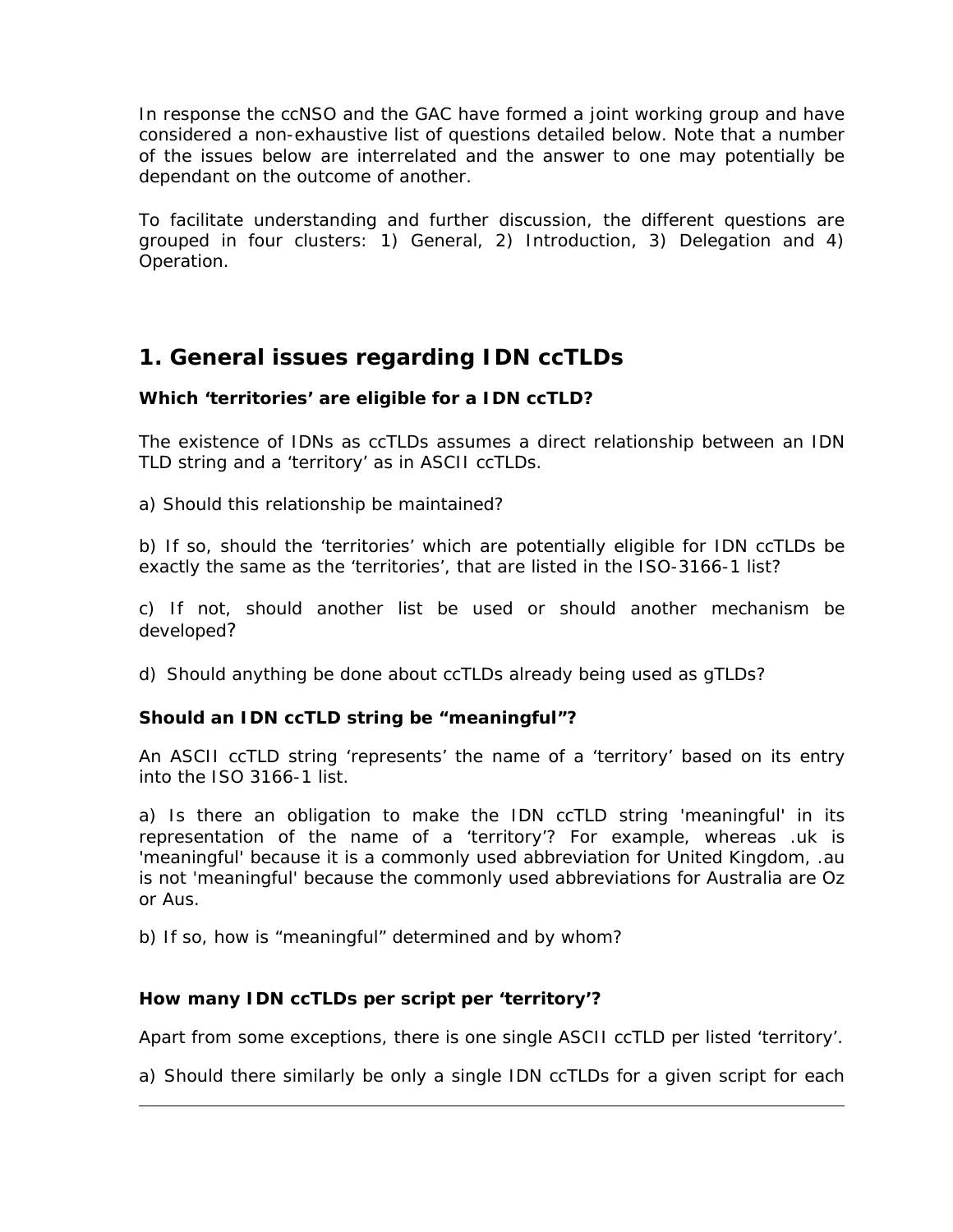'territory' or can there be multiple IDN ccTLD strings? For example, should there be only one equivalent of .cn in Chinese script for China or .ru in Cyrillic for Russia?

b) Could there be several IDN strings for a 'territory' in a script? If so, who would determine the number and what are the criteria?

c) If an IDN ccTLD string is not applied for, for whatever reason, should a IDN ccTLD string that could be associated with a particular 'territory', be reserved or protected in some way?

#### **How many scripts per 'territory'?**

a) Can a 'territory' apply for more then one IDN ccTLD string in different scripts if in that 'territory' more than one script is used to represent languages spoken in that location? For example in Japan more then one script is used to represent the Japanese language. In other words, should there be a limit on the number of strings per territory can apply for?

b) In what circumstances would it be appropriate to seek to introduce a limit on the number of scripts a territory may choose to introduce for a ccTLD or any TLD with national connection?

c) Can a 'territory' apply for an IDN ccTLD string even if the script is not used in a language with any 'official status' in that 'territory'? For example, if the Kanji script is accepted under the IDNA protocol, can Australia apply for a representation of Australia in that script even though neither the script nor any language deriving from it has any 'official' status in Australia?

d) If 'official status' is required who will define it and who will determine it in each case?

#### **Number of characters in the string?**

Currently, ccTLD strings are limited to 2 US-ASCII characters and gTLDs to 3 or more. It is understood that abbreviations can be problematic for internationalized TLDs as abbreviations used in US-ASCII are not used on a global basis in all scripts. The underlying nature of IDN makes the actual string inserted in the DNS always longer than two characters when expressed in Unicode (due to the IDNA requirement to prefix internationalized labels with 'xn—'). However, it is how the string appears in its non US-ASCII character set that is important. In this context:

a) Should all IDN ccTLD strings be of a fixed length, for example by retaining the two-character limitation that applies to ASCII ccTLD labels, or can they be of variable length? If a variable string length is introduced for IDN ccTLDs, should it also be introduced for ASCII ccTLDs?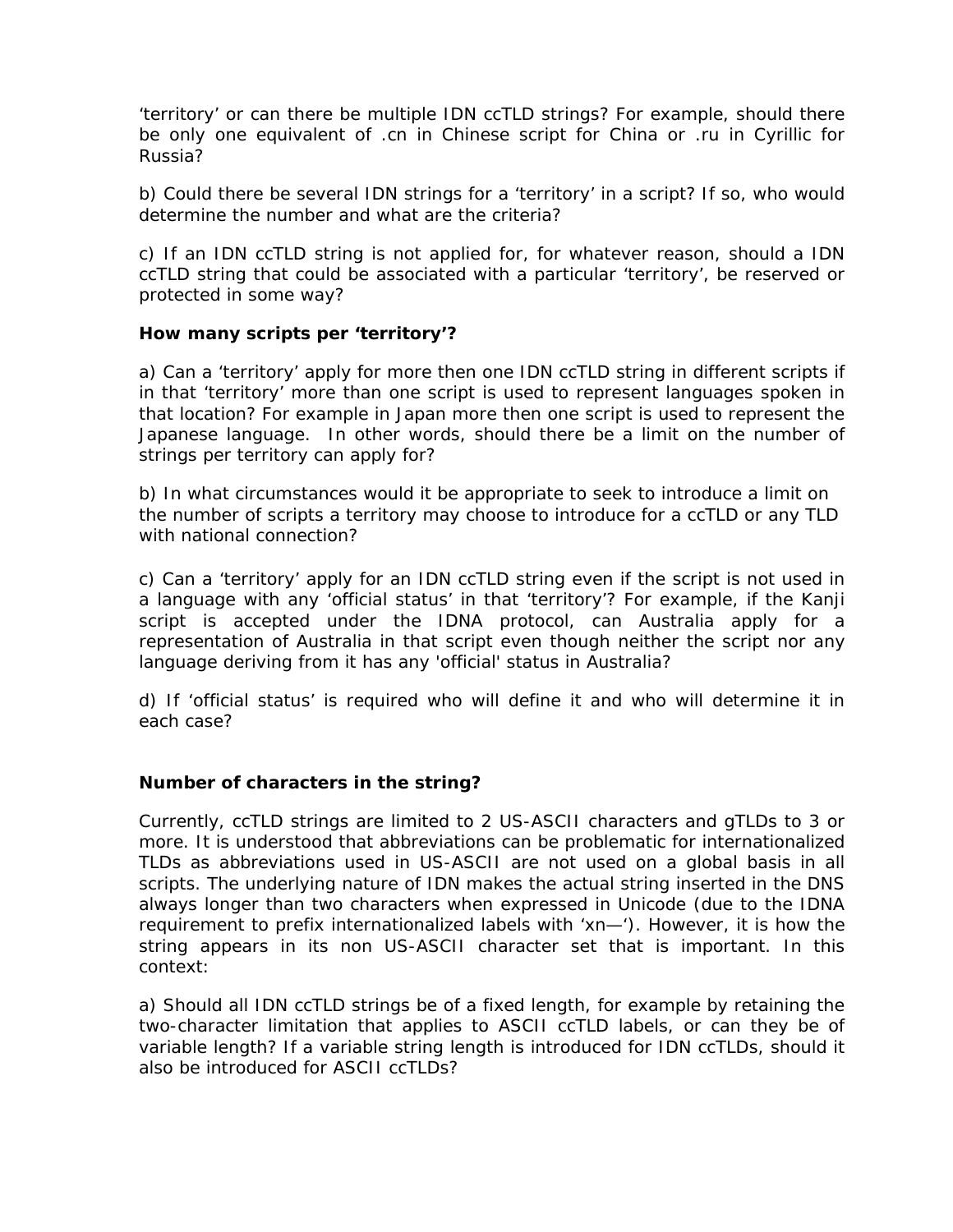b) Does moving outside the current 2 symbol limitation create any security, stability or integrity issues?

c) Who determines the appropriate label used to represent a new IDN ccTLD string, and how are the set of characters used to represent this label selected?

#### **Are there any 'rights' attached to a given script?**

In purely technical terms, a script is a collection of symbols. However, each of those collections of symbols when put together in particular ways produce the 'languages' of groups of people sometimes defined by borders, although very often not. These groups are often referred to as language communities.

a) Should such groups (or their governments) have special rights regarding those scripts? For example, should the Korean language community be entitled to restrict the use of the Hangul script? If special rights exist what is the procedure to exert these rights and resolve conflicts?

b) Can anyone get acceptance of a script under the IDNA protocol or are there restrictions? For example, can a gTLD registry get the Kanji script accepted under the IDNA protocol? Should that use be vetted/approved by Japan? If yes, would the same requirement apply if a script is used in more then one 'territory'

c) Should it be possible to adopt two or more 'versions' of a script with only minor differences for use under the IDNA protocol and are there issues or concerns should this occur?

# **2. Introduction of IDN ccTLDs**

## **Should a list of IDN ccTLD strings be mandated?**

In the US-ASCII case, ccTLD strings are currently primarily based on the ISO 3166-1 Alpha 2 list. If a similar mechanism were adopted for IDN ccTLDs, this could mean that every ISO 3166 entry would have an equivalent IDN ccTLD string(s) to represent it.

- a) Is such a list necessary?
- b) Who would develop such a list?
- c) Should such a list be mandated?
- d) If yes, by whom?

e) Who would develop the criteria and relevant policies for identifying IDN ccTLDs?

f) Under what policy or authority would the list be created?

g) If additional criteria and or policies are required, who is responsible for formulating that policy?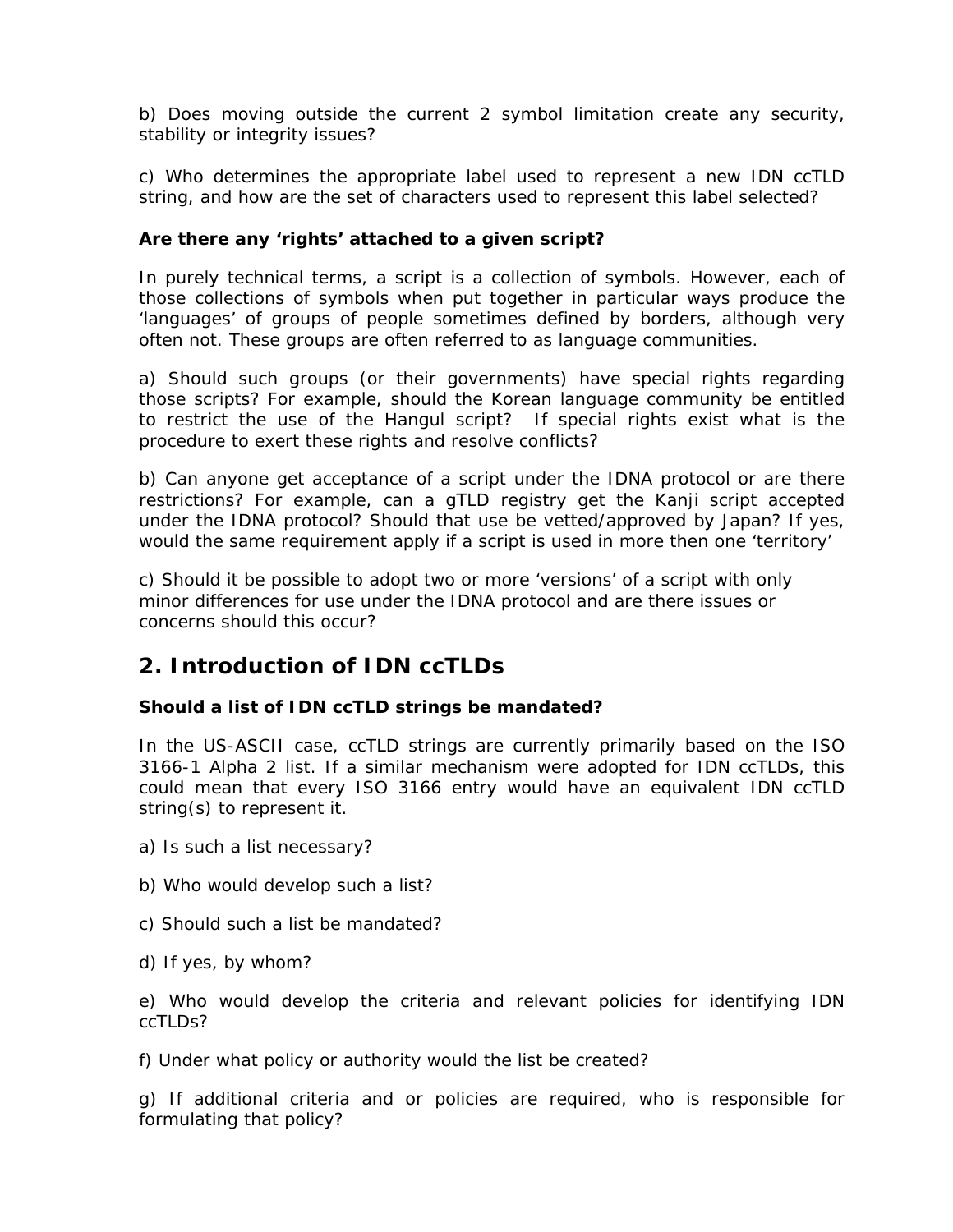#### **What precedence should be given to ccTLDs in the IDN implementation process?**

### **Who selects the IDN ccTLD string in the absence of a mandated list?**

If IDN ccTLD strings are not going to come from a mandated list then, how does an IDN ccTLD string become designated as the string for a particular 'territory'?

a) What are the criteria and policies to determine who can submit a request for the designation of an IDN ccTLD?

b) Who will develop the criteria and policies for determining the designation of an IDN ccTLD?

c) How will such issues as competing requests (both domestic and international) be dealt with?

d) What will happen if 2 'territories' are eligible for the same or confusingly similar strings for IDN ccTLD?

#### **What coordination should exist between the different actors?**

The deployment of IDN ccTLDs will require coordination among various actors, within territories and ICANN constituencies. Irrespective of the methodology employed, some coordination questions must be addressed, such as:

- a) Who are the appropriate actors?
- b) What are their roles?

c) Do the GAC ccTLD principles need to be revised in the light of the introduction of IDN ccTLDs?

# **3. Delegation of IDN ccTLDs**

Do existing ccTLD delegation policies apply to the delegation of IDN ccTLDs? If not:

a) Who can apply to have the IDN ccTLD delegated or to be the delegate for that ccTLD?

b) Who decides on the delegation and in particular:

• Are there specific reasons for deviating from the standard practice/guidelines that a zone should only be delegated with the support of the local internet community, which includes the government?